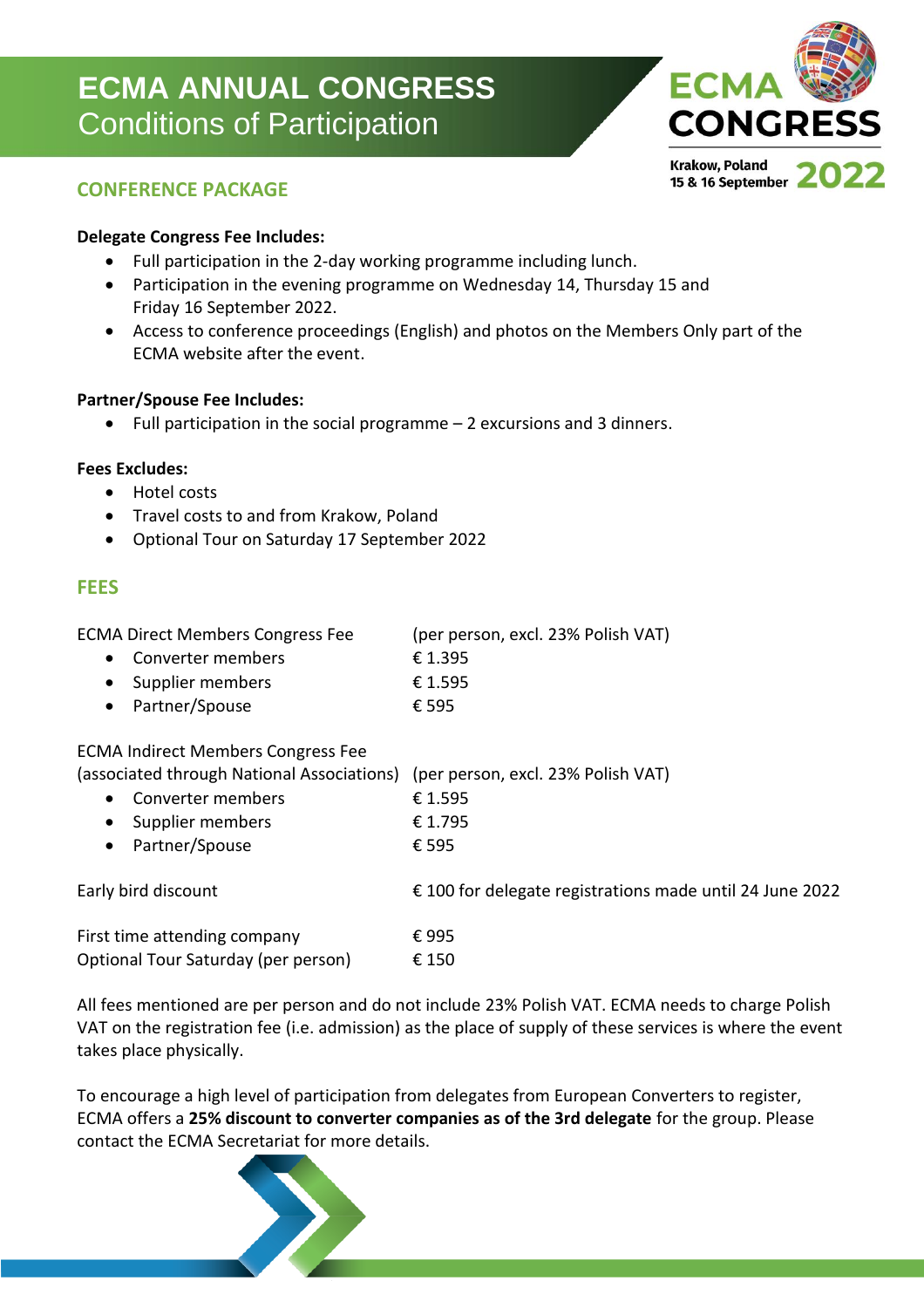# **ECMA ANNUAL CONGRESS** Conditions of Participation



# **PAYMENT**

Please pay your congress participation invoice within 30 days of receipt but no later than 31 August 2022. In case your participation fee has not been received in the ECMA bank account by 31 August 2022, we will ask you to settle the amount by credit card at the ECMA Registration Desk.

# **HOTEL ROOMS**

For this period, hotel rooms have been booked at the DoubleTree by Hilton Krakow Hotel & Convention Center in Krakow, Poland.

The room rates for a standard single room at the Hilton Krakow Hotel are: Single use PLN 912,60 (= approx.  $€ 199$ ) Double use PLN 962,60 (= approx.  $\epsilon$  210)

The rates are per room per night, and are inclusive of VAT and breakfast. The hotel bill needs to be settled directly with the hotel upon departure.

Because of the availability of hotel rooms we can provide at the Hilton Krakow Hotel please confirm your participation as soon as possible and **not later than 1 August 2022.**

# **HOW TO REGISTER**

#### **FOR THE CONGRESS**

To register for the ECMA Annual Congress 2022 please complete the ONLINE REGISTRATION FORM on the ECMA website BEFORE 8 August 2022.

#### **HOTEL ROOM RESERVATION**

Your room reservation has to be made directly with the Hilton Krakow Hotel. For this purpose, please use the booking link on the ECMA website.

# **ECMA CANNOT GUARANTEE ROOM AVAILABILITY AFTER 1 AUGUST 2022**

# **PLEASE MAKE SURE TO BOOK YOUR ROOM ON TIME!**

# **CANCELLATION POLICY**

- Full refund of the congress participation fee will be granted if the cancellation is received in writing before 17 August 2022.
- Full refund less a handling fee of € 150 per registrant will be granted to requests received in writing before or on 24 August 2022.
- No refunds will be granted for requests received after 24 August 2022.
- Cancellations only in writing, telephone cancellations will not be accepted.